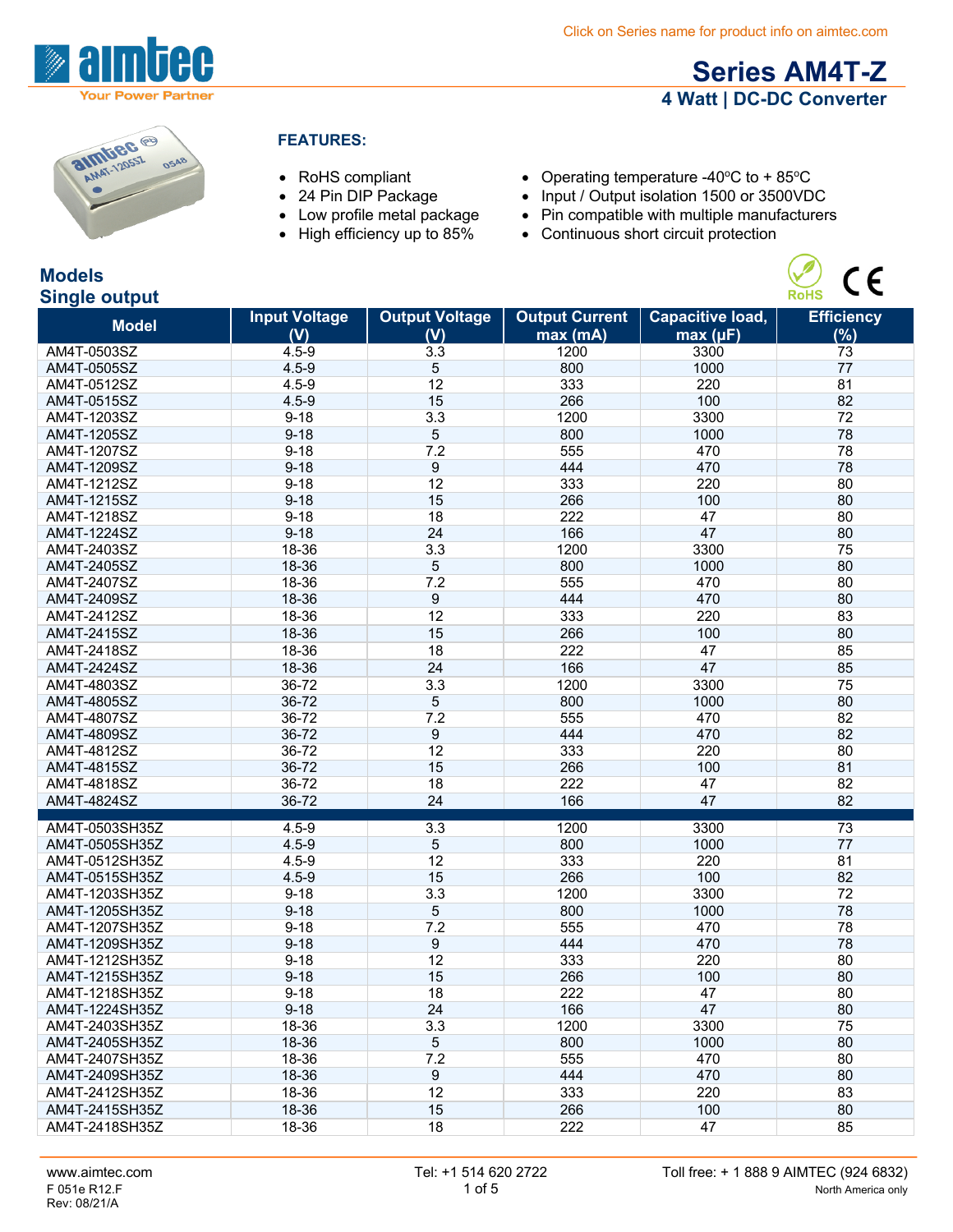

**Series AM4T-Z**

**4 Watt | DC-DC Converter**

#### **Models Single output (continued)**

|                | <b>Olligia Output (COIRTINGU)</b> |                              |                                  |                              |                          |  |
|----------------|-----------------------------------|------------------------------|----------------------------------|------------------------------|--------------------------|--|
| <b>Model</b>   | Input Voltage<br>$(\mathsf{V})$   | <b>Output Voltage</b><br>(V) | <b>Output Current</b><br>max(mA) | Capacitive load,<br>max (µF) | <b>Efficiency</b><br>(%) |  |
| AM4T-2424SH35Z | 18-36                             | 24                           | 166                              | 47                           | 85                       |  |
| AM4T-4803SH35Z | 36-72                             | 3.3                          | 1200                             | 3300                         | 75                       |  |
| AM4T-4805SH35Z | 36-72                             | 5                            | 800                              | 1000                         | 80                       |  |
| AM4T-4807SH35Z | 36-72                             | 7.2                          | 555                              | 470                          | 82                       |  |
| AM4T-4809SH35Z | 36-72                             | 9                            | 444                              | 470                          | 82                       |  |
| AM4T-4812SH35Z | $36 - 72$                         | 12                           | 333                              | 220                          | 80                       |  |
| AM4T-4815SH35Z | 36-72                             | 15                           | 266                              | 100                          | 81                       |  |
| AM4T-4818SH35Z | 36-72                             | 18                           | 222                              | 47                           | 82                       |  |
| AM4T-4824SH35Z | 36-72                             | 24                           | 166                              | 47                           | 82                       |  |

#### **Models Dual output**

| <b>Model</b>                     | <b>Input Voltage</b>   | <b>Output Voltage</b> | <b>Output Current</b> | Capacitive load, | <b>Efficiency</b> |
|----------------------------------|------------------------|-----------------------|-----------------------|------------------|-------------------|
|                                  | (V)                    | (V)                   | max(mA)               | max (µF)         | (%)               |
| AM4T-0503DZ                      | $4.5 - 9$              | ±3.3                  | ±600                  | ±680             | 76                |
| AM4T-0505DZ                      | $4.5 - 9$              | ±5                    | ±400                  | ±470             | 79                |
| AM4T-0512DZ                      | $4.5 - 9$              | ±12                   | ±166                  | ±100             | 81                |
| AM4T-0515DZ                      | $4.5 - 9$              | ±15                   | ±133                  | ±47              | 81                |
| AM4T-1203DZ                      | $9 - 18$               | ±3.3                  | ±600                  | ±680             | 73                |
| AM4T-1205DZ                      | $9 - 18$               | ±5                    | ±400                  | ±470             | 78                |
| AM4T-1207DZ                      | $9 - 18$               | ±7.2                  | ±277                  | ±220             | 80                |
| AM4T-1209DZ                      | $9 - 18$               | ±9                    | ±220                  | ±220             | 80                |
| AM4T-1212DZ                      | $9 - 18$               | ±12                   | ±166                  | ±100             | 80                |
| AM4T-1215DZ                      | $9 - 18$               | ±15                   | ±133                  | ±47              | 80                |
| AM4T-1218DZ                      | $9 - 18$               | ±18                   | ±111                  | ±22              | 79                |
| AM4T-1224DZ                      | $9 - 18$               | ±24                   | ±83                   | ±22              | 79                |
| AM4T-2403DZ                      | 18-36                  | ±3.3                  | ±600                  | ±680             | 73                |
| AM4T-2405DZ                      | 18-36                  | ±5                    | ±400                  | ±470             | 79                |
| AM4T-2407DZ                      | 18-36                  | ±7.2                  | ±277                  | ±220             | 80                |
| AM4T-2409DZ                      | 18-36                  | ±9                    | ±220                  | ±220             | 80                |
| AM4T-2412DZ                      | 18-36                  | ±12                   | ±166                  | ±100             | 82                |
| AM4T-2415DZ                      | 18-36                  | ±15                   | ±133                  | ±47              | 80                |
| AM4T-2418DZ                      | 18-36                  | ±18                   | ±111                  | ±22              | 78                |
| AM4T-2424DZ                      | 18-36                  | ±24                   | ±83                   | ±22              | 78                |
| AM4T-4803DZ                      | 36-72                  | ±3.3                  | ±600                  | ±680             | 72                |
| AM4T-4805DZ                      | 36-72                  | ±5                    | ±400                  | ±470             | 78                |
| AM4T-4807DZ                      | 36-72                  | ±7.2                  | ±277                  | ±220             | 78                |
| AM4T-4809DZ                      | 36-72                  | ±9                    | ±220                  | ±220             | 78                |
| AM4T-4812DZ                      | 36-72                  | ±12                   | ±166                  | ±100             | 80                |
| AM4T-4815DZ                      | 36-72                  | ±15                   | ±133                  | ±47              | 80                |
| AM4T-4818DZ                      | 36-72                  | ±18                   | ±111                  | ±22              | 80                |
| AM4T-4824DZ                      | 36-72                  | ±24                   | ±83                   | ±22              | 80                |
|                                  |                        |                       |                       |                  |                   |
| AM4T-0503DH35Z<br>AM4T-0505DH35Z | $4.5 - 9$<br>$4.5 - 9$ | ±3.3<br>±5            | ±600<br>±400          | ±680<br>±470     | 76<br>79          |
| AM4T-0512DH35Z                   | $4.5 - 9$              | ±12                   | ±166                  | ±100             | 81                |
| AM4T-0515DH35Z                   | $4.5 - 9$              | ±15                   | ±133                  | ±47              | 81                |
| AM4T-1203DH35Z                   | $9 - 18$               | ±3.3                  | ±600                  | ±680             | 73                |
| AM4T-1205DH35Z                   | $9 - 18$               | ±5                    | ±400                  | ±470             | 78                |
| AM4T-1207DH35Z                   | $9 - 18$               | ±7.2                  | ±277                  | ±220             | 80                |
| AM4T-1209DH35Z                   | $9 - 18$               | ±9                    | ±220                  | ±220             | 80                |
| AM4T-1212DH35Z                   | $9 - 18$               | ±12                   | ±166                  | ±100             | 80                |
| AM4T-1215DH35Z                   | $9 - 18$               | ±15                   | ±133                  | ±47              | 80                |
| AM4T-1218DH35Z                   | $9 - 18$               | ±18                   | ±111                  | ±22              | 79                |
| AM4T-1224DH35Z                   | $9 - 18$               | ±24                   | ±83                   | ±22              | 79                |
| AM4T-2403DH35Z                   | 18-36                  | ±3.3                  | ±600                  | ±680             | 73                |
| AM4T-2405DH35Z                   | 18-36                  | ±5                    | ±400                  | ±470             | 79                |
|                                  |                        |                       |                       |                  |                   |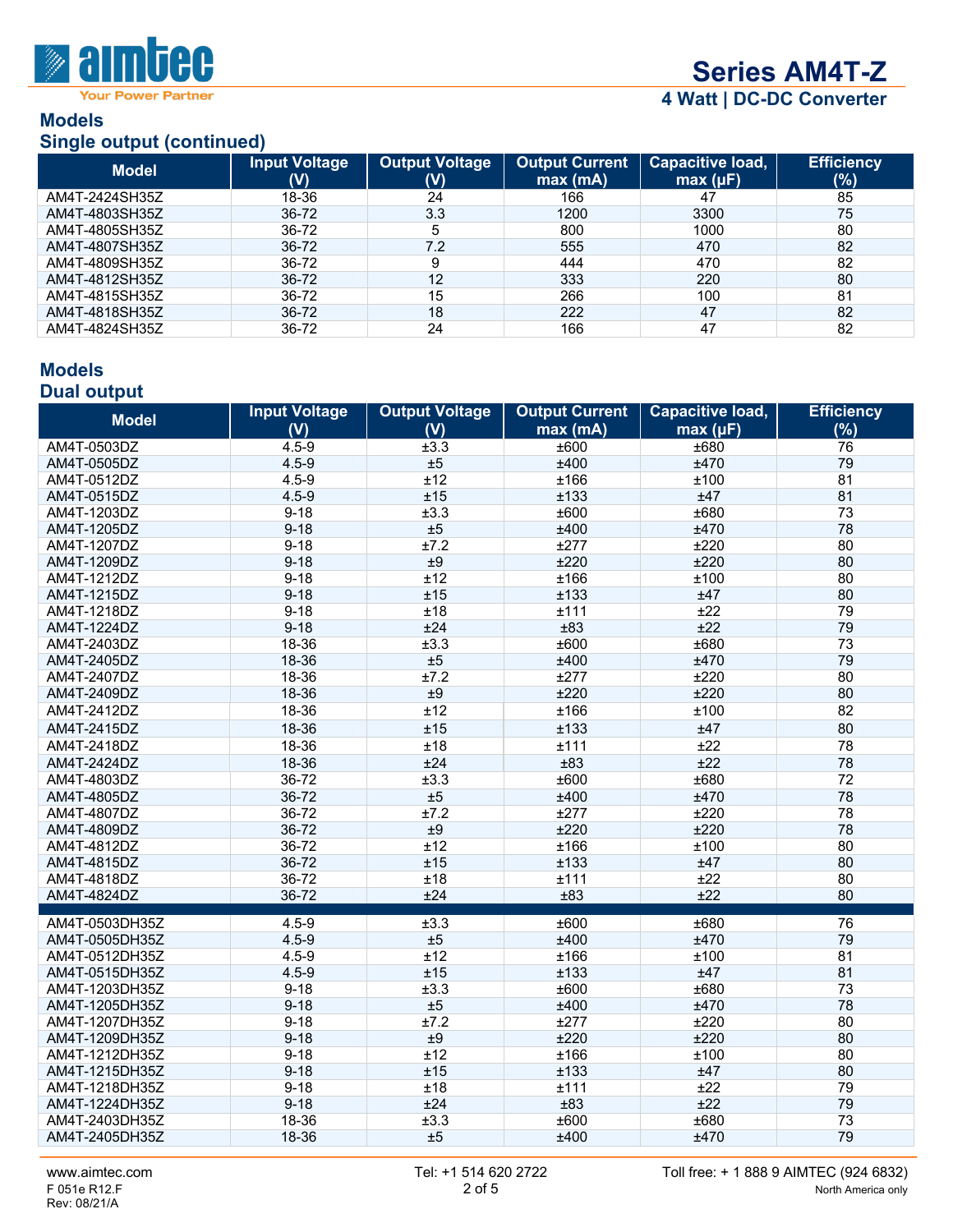

**Your Power Partner** 

# **Series AM4T-Z**

**4 Watt | DC-DC Converter**

#### **Models Dual output (continued)**

| $P^{\alpha}$   |                             |                                         |                                  |                                     |                          |
|----------------|-----------------------------|-----------------------------------------|----------------------------------|-------------------------------------|--------------------------|
| <b>Model</b>   | <b>Input Voltage</b><br>(V) | <b>Output Voltage</b><br>$(\mathsf{V})$ | <b>Output Current</b><br>max(mA) | <b>Capacitive load,</b><br>max (µF) | <b>Efficiency</b><br>(%) |
| AM4T-2407DH35Z | 18-36                       | ±7.2                                    | ±277                             | ±220                                | 80                       |
| AM4T-2409DH35Z | 18-36                       | ±9                                      | ±220                             | ±220                                | 80                       |
| AM4T-2412DH35Z | 18-36                       | ±12                                     | ±166                             | ±100                                | 82                       |
| AM4T-2415DH35Z | 18-36                       | ±15                                     | ±133                             | ±47                                 | 80                       |
| AM4T-2418DH35Z | 18-36                       | ±18                                     | ±111                             | ±22                                 | 78                       |
| AM4T-2424DH35Z | 36-72                       | ±24                                     | ±83                              | ±22                                 | 78                       |
| AM4T-4803DH35Z | 36-72                       | ±3.3                                    | ±600                             | ±680                                | 72                       |
| AM4T-4805DH35Z | 36-72                       | ±5                                      | ±400                             | ±470                                | 78                       |
| AM4T-4807DH35Z | 36-72                       | ±7.2                                    | ±277                             | ±220                                | 78                       |
| AM4T-4809DH35Z | 36-72                       | ±9                                      | ±220                             | ±220                                | 78                       |
| AM4T-4812DH35Z | 36-72                       | ±12                                     | ±166                             | ±100                                | 80                       |
| AM4T-4815DH35Z | 36-72                       | ±15                                     | ±133                             | ±47                                 | 80                       |
| AM4T-4818DH35Z | 36-72                       | ±18                                     | ±111                             | ±22                                 | 80                       |
| AM4T-4824DH35Z | 36-72                       | ±24                                     | ±83                              | ±22                                 | 80                       |

# **Input Specifications**

| <b>Parameters</b>                | <b>Nominal</b>     | <b>Typical</b> | <b>Maximum</b> | <b>Units</b>  |  |
|----------------------------------|--------------------|----------------|----------------|---------------|--|
|                                  | 5                  | $4.5 - 9$      |                | VDC.          |  |
|                                  | 12                 | $9 - 18$       |                | VDC           |  |
| Voltage range                    | 24                 | 18-36          |                | VDC           |  |
|                                  | 48                 | 36-72          |                | VDC           |  |
| Filter                           | $\pi$ (Pi) Network |                |                |               |  |
| Absolute Maximum Rating          | 5 Vin              | $-0.7 - 15$    |                | VDC           |  |
|                                  | $12$ Vin           | $-0.7 - 24$    |                | VDC           |  |
|                                  | 24 Vin             | $-0.7 - 40$    |                | VDC           |  |
|                                  | 48 Vin             | $-0.7 - 80$    |                | VDC           |  |
| Peak Input Voltage time          |                    | 100            |                | <sub>ms</sub> |  |
| Input Reflected ripple current * |                    | 35             |                | mA p-p        |  |

\* The input reflected ripple current should be measured with connected 12µH inductor and a 47µF capacitor.

#### **Isolation Specifications**

| <b>Parameters</b>         | <b>Conditions</b> | Tvpical ' | <b>Rated</b> | <b>Units</b> |
|---------------------------|-------------------|-----------|--------------|--------------|
| Tested I/O voltage        | 60 sec            |           | 1500 or 3500 | <b>VDC</b>   |
| Metal case/Input & Output | 60 sec            |           | 1000         | <b>VDC</b>   |
| Resistance                |                   | > 1000    |              | <b>MOhm</b>  |
| Capacitance               |                   | 500       |              | рF           |

## **Output Specifications**

| <b>Parameters</b>         | <b>Conditions</b>                        | <b>Typical</b> | <b>Maximum</b> | <b>Units</b> |  |
|---------------------------|------------------------------------------|----------------|----------------|--------------|--|
| Voltage accuracy          | 5Vin, 3.3V/±3.3V models                  | ±2             |                | $\%$         |  |
|                           | <b>Others</b>                            | ±1             |                | %            |  |
| Short circuit protection  | Continuous, auto recovery                |                |                |              |  |
| Line voltage regulation   |                                          | ±0.5           |                | $\%$         |  |
| Load voltage regulation   | $0 - 100\%$ load, $3.3V/\pm 3.3V$ Models | ±1.5           |                | %            |  |
|                           | $0 - 100\%$ load, others                 | ±0.5           |                | $\%$         |  |
| Temperature coefficient   |                                          | ±0.02          |                | $\%$ /°C     |  |
| Ripple & Noise *          | At 20MHz Bandwidth                       | 60             |                | $mV$ p-p     |  |
| * Measured with a 1µF CC. |                                          |                |                |              |  |

#### **General Specifications**

| <b>Parameters</b>              | <b>Conditions</b>                               | <b>Typical</b> | <b>Maximum</b>                         | <b>Units</b>       |
|--------------------------------|-------------------------------------------------|----------------|----------------------------------------|--------------------|
| Switching frequency            | $100\%$ load                                    | 266            |                                        | <b>KHz</b>         |
| Operating temperature          | Full Load without Derating (except 5Vin models) | $-40$ to $+85$ |                                        | °C                 |
| Derating                       | 5Vin models, 60 to 85°C                         | 2.5            |                                        | $\%$ /°C           |
| www.aimtec.com<br>F 051e R12.F | Tel: +1 514 620 2722<br>3 of 5                  |                | Toll free: + 1 888 9 AIMTEC (924 6832) | North America only |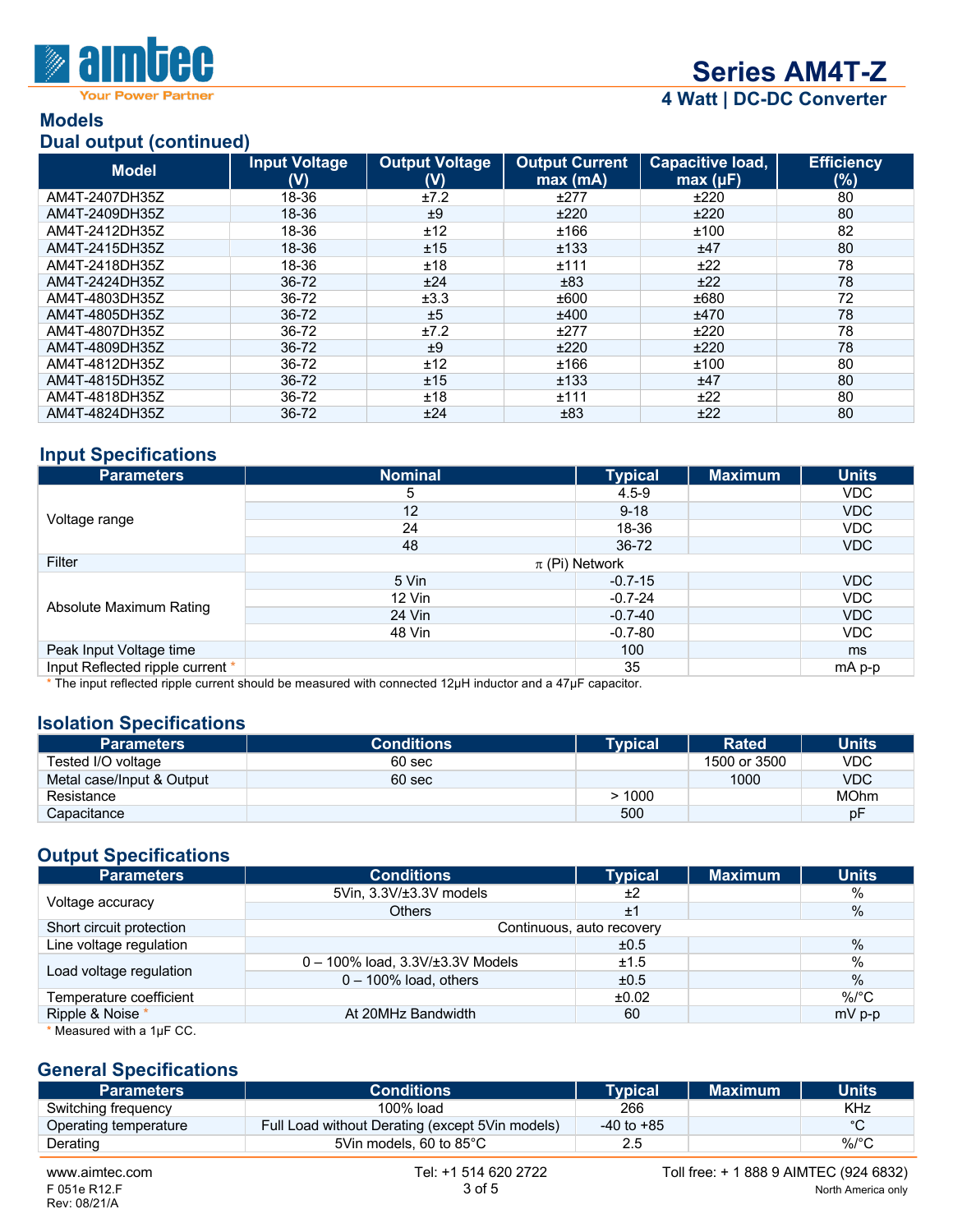

# **Series AM4T-Z**

**4 Watt | DC-DC Converter**

|                                    |                                                           |                 | .                                                |              |
|------------------------------------|-----------------------------------------------------------|-----------------|--------------------------------------------------|--------------|
| Storage temperature                |                                                           | $-40$ to $+125$ |                                                  | °C           |
| Max Case temperature               |                                                           |                 | 100                                              | °C           |
| Cooling                            | Free air convection                                       |                 |                                                  |              |
| Humidity                           |                                                           |                 | 95                                               | %            |
| Case material                      | Nickel coated copper                                      |                 |                                                  |              |
| Weight                             |                                                           |                 |                                                  |              |
| Dimensions $(L \times W \times H)$ | Tolerance $\pm 0.5$ mm or $\pm 0.02$ inches               |                 | 1.25 x 0.8 x 0.4 inches 31.75 x 20.32 x 10.16 mm |              |
| MTBF                               | $>1$ 121 000 hrs (MIL-HDBK -217F, Ground Benign, t=+25°C) |                 |                                                  |              |
| Manual soldering temperature       | 1.5mm from case for 10sec                                 |                 | 260                                              | $^{\circ}$ C |
|                                    |                                                           |                 |                                                  |              |

NOTE: All specifications in this datasheet are measured at an ambient temperature of 25°C, humidity<75%, nominal input voltage and at rated output load unless otherwise specified.

## **Safety Specifications**

| <b>Parameters</b>      |                                                         |
|------------------------|---------------------------------------------------------|
| <b>Agency Approval</b> | UL, CE (except 5Vin models)                             |
|                        | Designed to meet IEC/EN/UL60950-1, 62368-1              |
|                        | EN55032 Class A, with recommended circuit               |
| <b>Standards</b>       | IEC61000-4-2, Perf. Criteria A                          |
|                        | IEC61000-4-3, Perf. Criteria A                          |
|                        | IEC61000-4-4, Perf. Criteria A with recommended circuit |
|                        | IEC61000-4-5, Perf. Criteria A with recommended circuit |
|                        | IEC61000-4-6, Perf. Criteria A                          |
|                        | IEC61000-4-8. Perf. Criteria A                          |

# **Pin Out Specifications Dimensions**

| Pin | 1500 and 3500VDC |             |  |  |  |
|-----|------------------|-------------|--|--|--|
|     | Single           | <b>Dual</b> |  |  |  |
| 2   | -V Input         | -V Input    |  |  |  |
| 3   | -V Input         | -V Input    |  |  |  |
| 9   | No pin           | Common      |  |  |  |
| 11  | N.C.             | -V Output   |  |  |  |
| 14  | +V Output        | +V Output   |  |  |  |
| 16  | -V Output        | Common      |  |  |  |
| 22  | +V Input         | +V Input    |  |  |  |
| 23  | +V Input         | +V Input    |  |  |  |

१९<br>१०.म

UU





All dimensions are typical: millimeters (inches) Pin Diameter: 0.50 ± 0.05 (0.02 ± 0.002) Pin Pitch tolerance: ± 0.35 (±0.014) Case tolerance:  $\pm$  0.5 ( $\pm$ 0.02)